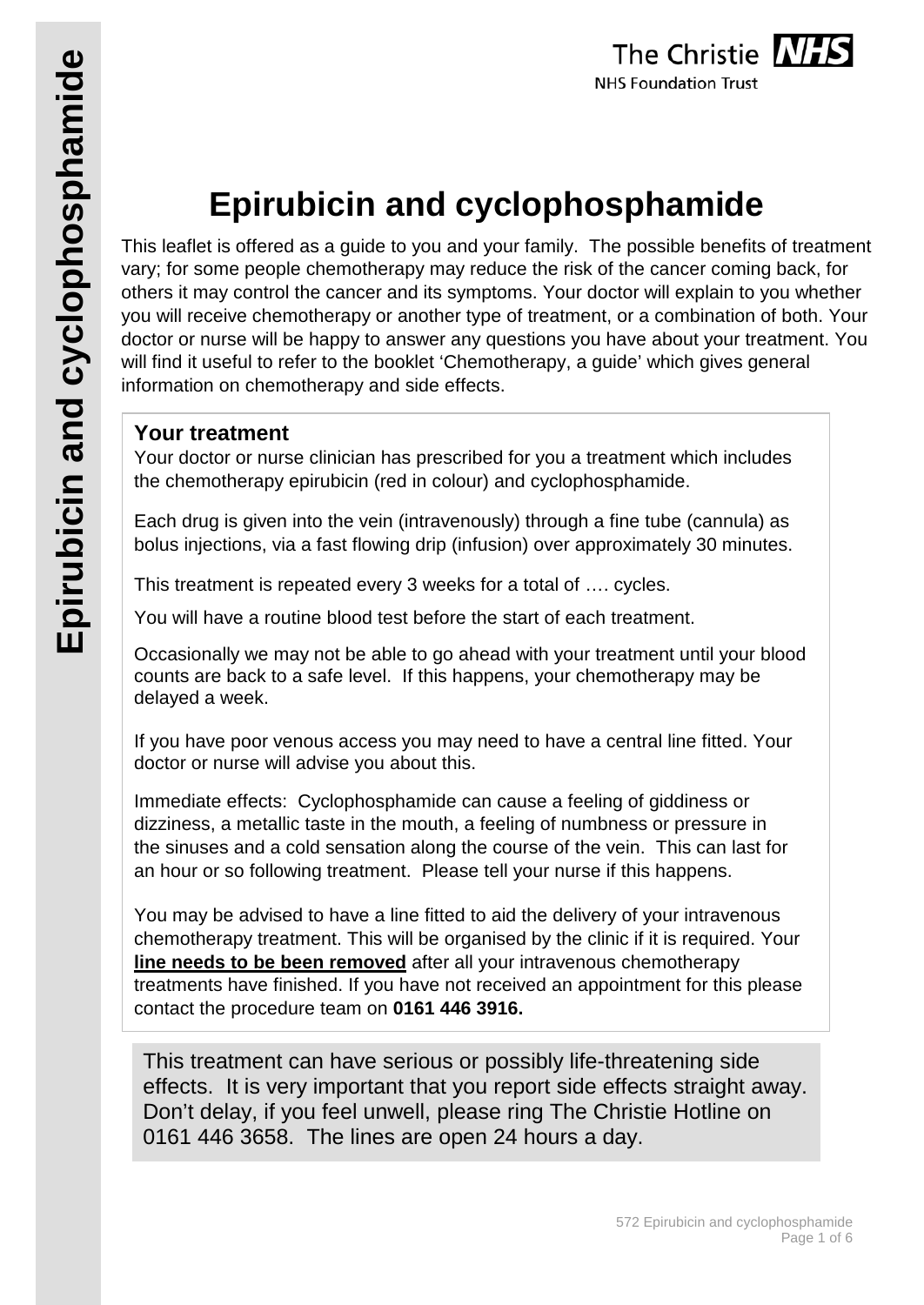# **Possible side effects**

Chemotherapy can cause many different side effects. Some are more likely to occur than others. Everyone is different and not everyone gets all the side effects. Most side effects are usually temporary, but in some rare cases they can be lifethreatening. It is important to tell your hospital doctor or nurse about any side effects so they can be monitored and, where possible, treated.

#### • **Increased risk of serious infection**

You are vulnerable to infection while you are having chemotherapy. Minor infections can become life-threatening in a matter of hours if left untreated. Symptoms of infection include fever, shivering, sweats, sore throat, diarrhoea, discomfort when you pass urine, cough or breathlessness. We recommend that you use a **digital** thermometer so you can check your temperature. You can buy one from your local chemist.

#### **If you feel unwell, you have symptoms of an infection or your temperature is 37.5ºC or above, or below 36ºC contact The Christie Hotline straight away**.

#### • **Anaemia (low number of red blood cells)**

While having this treatment you may become anaemic. This may make you feel tired and breathless. Let your doctor or nurse know if these symptoms are a problem. You may need a blood transfusion.

#### • **Bruising or bleeding**

This treatment can reduce the production of platelets which help the blood clot. Tell your doctor if you have any unexplained bruising or bleeding, such as nosebleeds, bloodspots or rashes on the skin, and bleeding gums. You may need a platelet transfusion.

#### • **Pain along the vein**

It is common to experience pain or aching along the course of the vein. The vein may feel tight or hard to the touch. Sometimes you can see vein 'indentation' along the arm. If there is any redness, soreness or swelling please contact The Christie Hotline number for advice.

#### **Common side effects (less than 1 in 10)**

#### • **Urine discolouration**

Due to its red colour, epirubicin may discolour your urine red or pink for up to 24 to 48 hours following treatment.

#### • **Hair loss**

Hair loss is usually total. The hair falls out gradually 10 to 14 days following your first course of treatment. Body and facial hair can also fall out. The time scale varies from person to person. Please remember that this is a temporary side effect and your hair will grow back when your treatment is complete. Very rarely, hair loss can be permanent. If you would like an appointment with the wig service, this can be arranged for you by visiting the cancer information centre. Ask the staff for a copy of the 'Wig fitting service'.

The Maggie's Centre runs a Talking Heads hair loss support workshop for anyone who is anticipating or experiencing hair loss (both men and women). These sessions cover the practicalities of hair loss as well as offering support with its emotional impact. Contact Maggie's on **0161 641 4848** or email **manchester@maggiescentres.org**

Cold caps are available to try and reduce the effects of hair loss. Please speak to your doctor or nurse if you would like further information.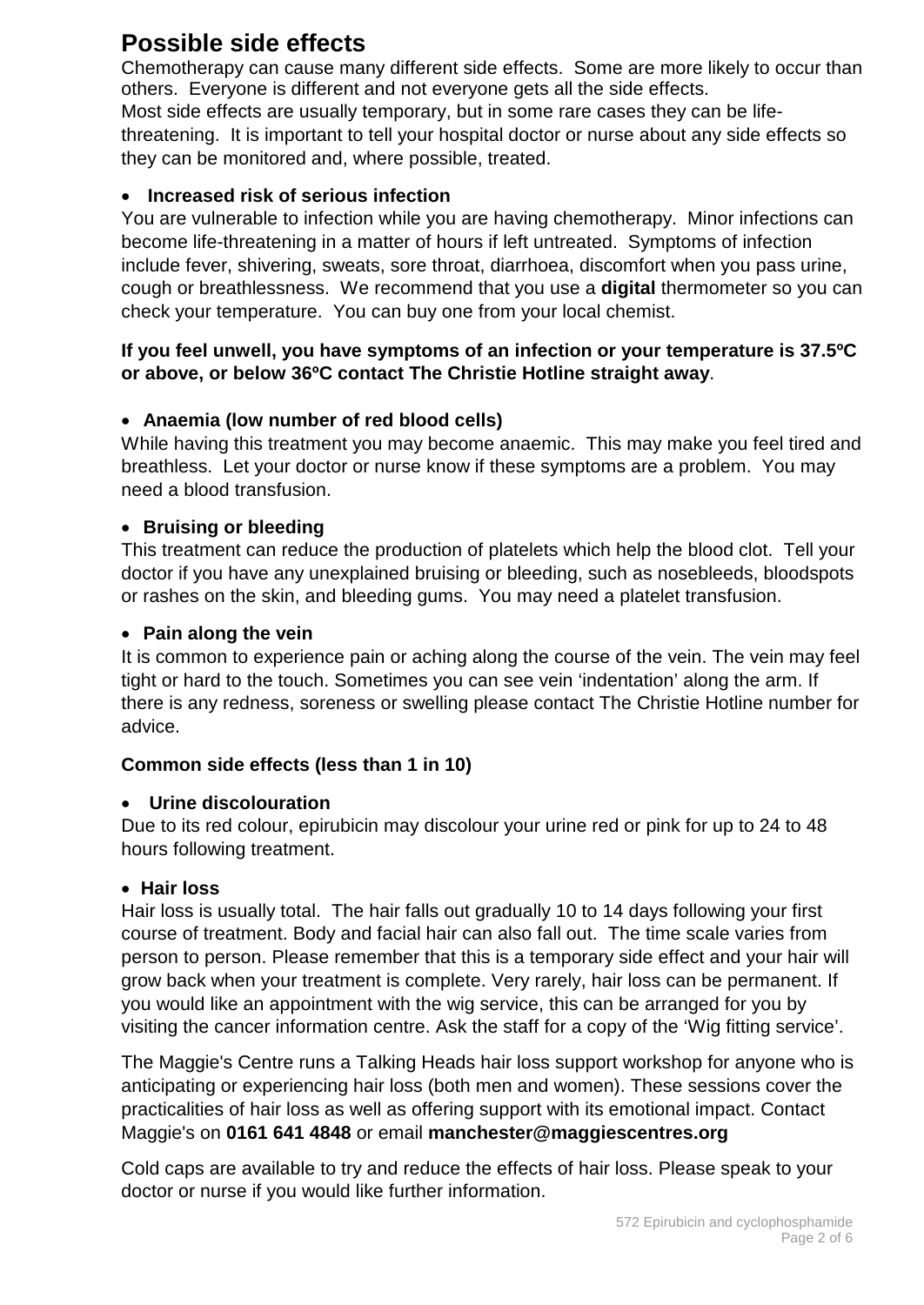#### • **Nausea and vomiting (sickness)**

The severity of this varies from person to person. Anti-sickness medication may be given along with your chemotherapy to prevent this. You will also be given anti-sickness tablets to take at home. If you continue to feel or be sick, contact your GP or The Christie, because your anti-sickness medication may need to be changed or increased.

#### • **Lethargy**

Some chemotherapy may make you feel tired and lacking in energy. It can be frustrating when you feel unable to cope with routine tasks. You may benefit from additional support during your treatment. Complementary therapies may be helpful. Speak to your nurse or doctor for further information. If necessary, take time off work. Gentle exercise, such as walking, can be beneficial.

#### • **Sore mouth**

 $\sqrt{N}$  Your mouth may become sore or dry, or you may notice small mouth ulcers during this treatment. Drinking plenty of fluids and cleaning your teeth regularly and gently with a soft toothbrush can help to reduce the risk of this happening. We can prescribe a mouthwash for you to use during treatment. You can dilute this with water if your mouth is sore. Ask your doctor or nurse for further advice. There is also general mouth care information in the chemotherapy booklet. If you continue to have a sore mouth, contact The Christie Hotline.

#### • **Strange taste**

Chemotherapy can often leave a strange, metallic taste in your mouth. It can also make food seem tasteless and bland. Normal taste will usually come back after the treatment finishes. Ask the staff for dietary booklets which you may find helpful.

#### • **Heartburn**

Chemotherapy treatment can cause indigestion or reflux. If you experience this please contact The Christie Hotline. Heartburn can be treated with medication from your GP.

#### • **Changes to nails**

Your nails may become darker. White lines may appear on the surface of the nail. These changes grow out over a few months once the treatment has finished. Acrylic nails are not recommended.

#### • **For female patients only**

#### **Loss of periods**

Due to the effect of chemotherapy on the ovaries, you may find that your periods become irregular or stop. This is more likely in women over the age of 40 when most women will notice some change in their periods. It is less common in women under the age of 40 but does still happen and can result in significant menopausal symptoms (see section below). Even if your periods stop completely during chemotherapy your periods may come back several years later. This means that you may be able to become pregnant even many years after chemotherapy. It is very important to use contraception if you don't want to get pregnant.

#### **Menopausal symptoms**

When the ovaries stop working due to chemotherapy or during a natural menopause most women experience symptoms such as hot flushes, sweats (night and day) and vaginal dryness. These hormonal changes can make the vagina feel as though it has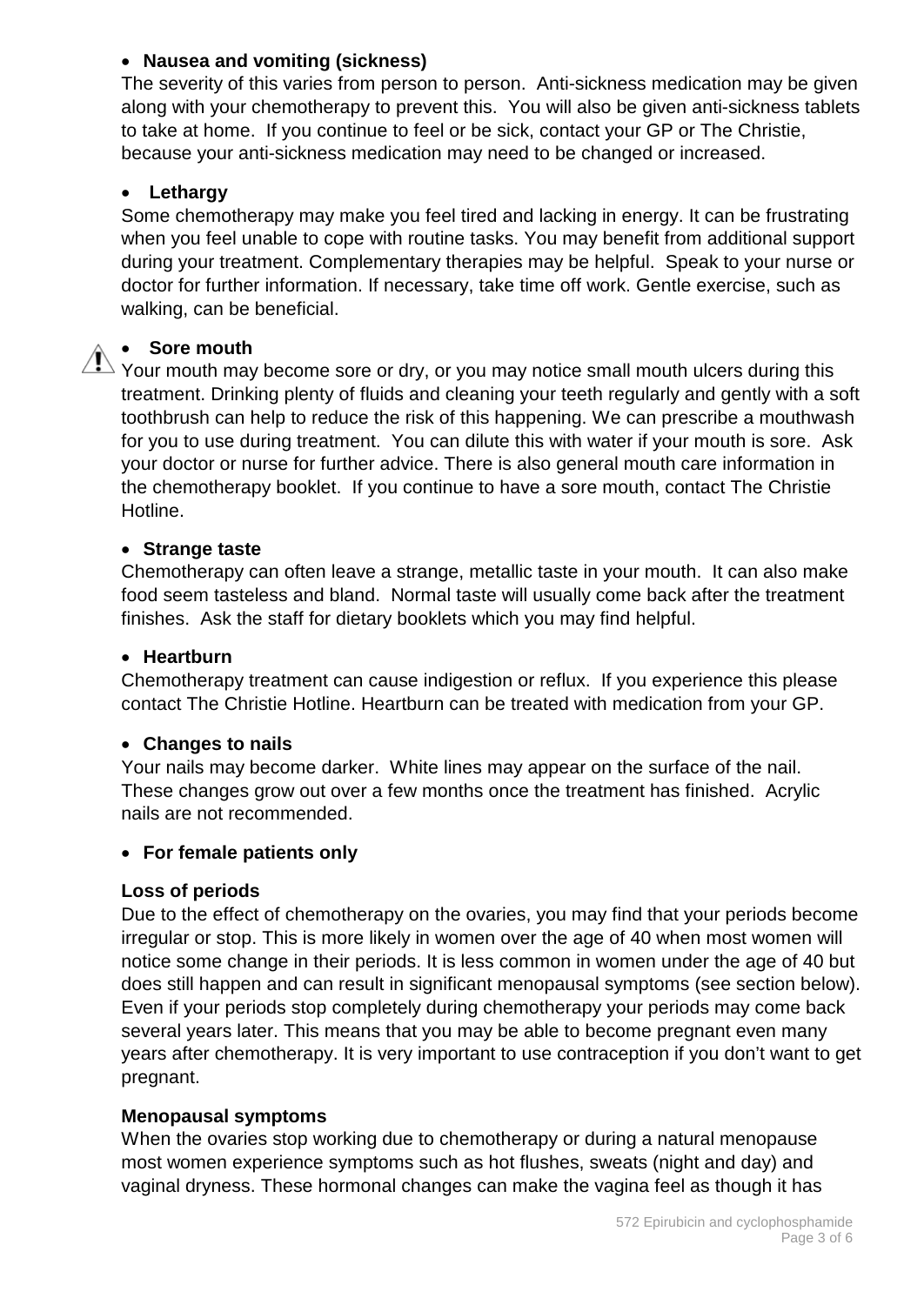shrunk and become less easy to stretch. This is called vaginal atrophy and can result in discomfort, pain on sexual intercourse, itching and recurrent urine infections. If your ovaries don't start to work again the vaginal symptoms can be permanent, although the flushes and sweats tend to reduce and stop over a small number of years. Some women who have already gone through the menopause may notice their symptoms worsening for a time after chemotherapy.

The vaginal symptoms can start early and the longer they are left the harder they can be to treat. Please contact your specialist nurse either in clinic or by phone when the symptoms first develop if you would like help. Symptoms can be managed in several ways including gels, pessaries and sometimes local oestrogen replacement. You may also find it helpful to request the booklet 'Menopausal symptoms and breast cancer' by Breast Cancer Care (either from your breast care nurse, the cancer information centre at The Christie or online).

#### • **Bladder irritation**

Cyclophosphamide may cause a burning sensation or irritation on passing urine because the chemotherapy irritates the bladder wall. To prevent this drink a large glass or water both before and after treatment with cyclophosphamide. Also, try to pass urine as soon as the urge is felt. It is important that you continue to drink plenty of fluids during your chemotherapy; up to 2 litres a day is recommended. If you do have a burning sensation or irritation on passing urine, please contact the hospital straight away.

#### • **Skin changes**

Epirubicin can cause a rash which may be itchy. Your doctor can prescribe medication to help with this. Areas which have previously been treated with radiotherapy may become red and sore. Let your doctor know if this happens. The skin over the vein used for the injection may become discoloured. Your skin may darken, due to the excess production of pigment. The darkening usually returns to normal a few months after treatment has finished. Asian and African-Caribbean people may develop noticeable light patches on their skin.

#### • **Increased sensitivity to the sun**

Your skin will tan/burn in the sun more easily. Sit in the shade, avoid too much sun and use sunblock cream and hats.

# **Uncommon side effects (less than 1 in 10)**

**Chest pain and palpitations.** Epirubicin can affect the heart muscle. **Go straight to A&E if you have chest pain during or in between treatments.**

# • **Cardiotoxicity (damage to the heart)**

Rarely epirubicin can cause damage to the heart leading to heart failure. This can sometimes occur some months after the treatment has finished. The function of your heart may be checked with an echocardiogram/MUGA scan before you start treatment and the dose of epirubicin you receive is carefully monitored.

# • **Blood clots**

During chemotherapy you are more at risk of blood clots in the legs (DVT) or lungs (PE). Occasionally these clots can be life-threatening. To help prevent clots, keep mobile and drink plenty of non-alcoholic fluids.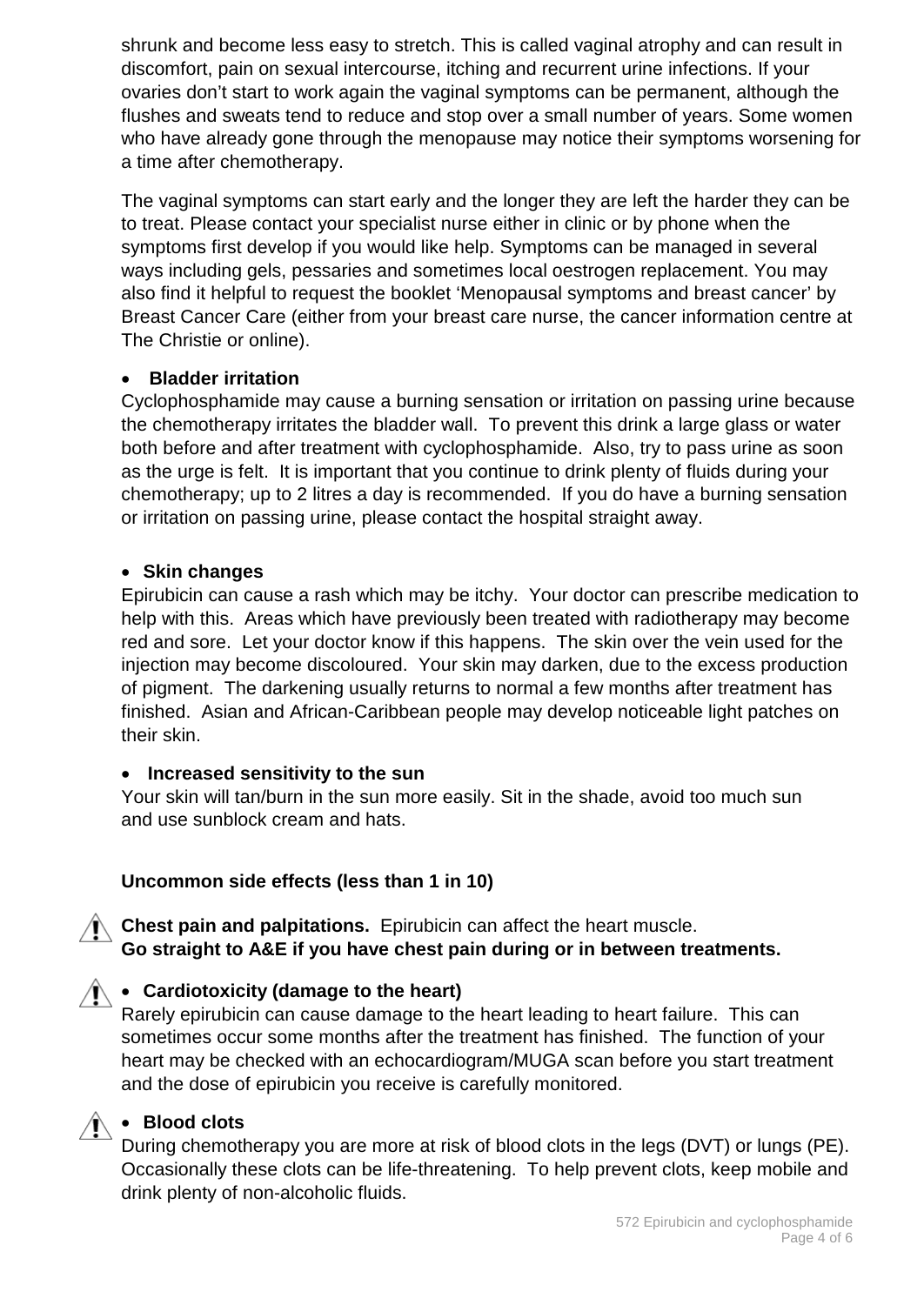# • **Diarrhoea**

If this becomes a problem at any point during your treatment, contact The Christie Hotline for advice. **If you develop severe diarrhoea it is important to contact The Christie straightaway on 0161 446 3658 as this may be a sign of a serious infection. Don't delay!**

#### • **Constipation**

Chemotherapy can also make you become constipated. Try to drink plenty of fluids and eat foods high in fibre. Tell your doctor who may prescribe a suitable laxative. Ask the staff for a copy of 'Eating: help yourself' which has useful ideas about diet when you are having treatment.

#### **Rare side effects (less than 1 in 100)**

• **Extravasation** is when chemotherapy leaks outside the vein. If you develop redness, soreness or pain at the injection site **at any time** please let us know straight away.

#### **Serious and potentially life threatening side effects**

In a small proportion of patients chemotherapy can result in very severe side effects which may rarely result in death. The team caring for you will discuss the risk of these side effects with you.

**Other medicines**: Please ask your doctor at The Christie for advice about any other medication you are taking, including non-prescribed medicines, complementary therapies and herbal medicines.

# **Sex, contraception & fertility**

# **Protecting your partner and contraception:**

We recommend that you or your partner use a condom during sexual intercourse while you are having the course of chemotherapy. Chemotherapy is dangerous to unborn babies and you should not try to become pregnant whilst you are having chemotherapy. Using a condom will also protect your partner from any chemotherapy drugs that may be present in the semen or vagina.

If you suspect that you may be pregnant please tell your doctor immediately.

**Fertility:** This chemotherapy may affect your ability to have children. Your doctor or nurse should have discussed this with you. If not, please ask them before you start treatment.

# **Late side effects**

Some side effects may become evident only after a number of years. In reaching any decision with you about treatment, the potential benefit you receive from treatment will be weighed against the risks of serious long term side effects to the heart, lungs, kidneys and bone marrow. With some drugs there is also a small but definite risk of developing another cancer. If any of these problems specifically applies to you, the doctor will discuss these with you and note this on your consent form.